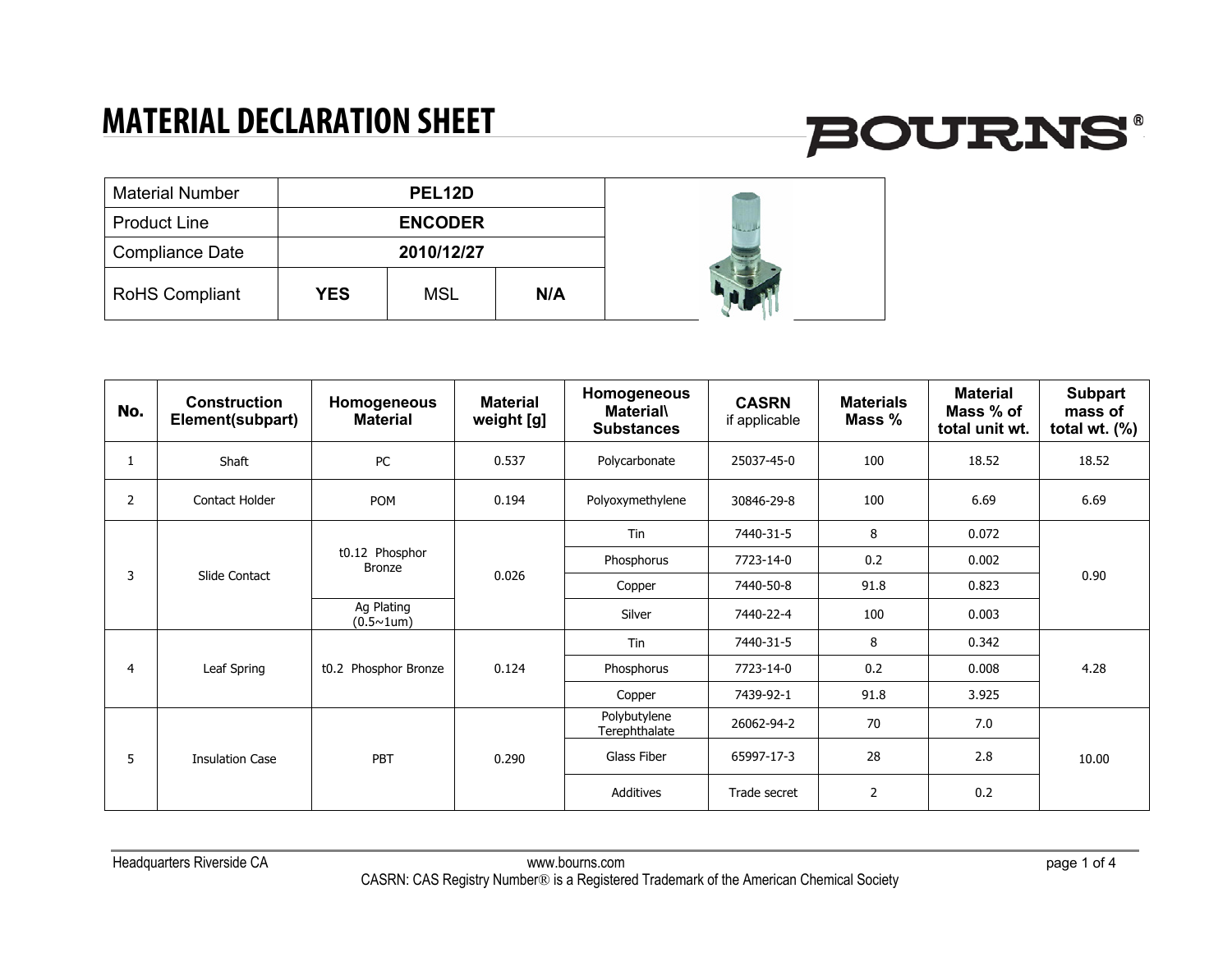## MATERIAL DECLARATION



|                |                                |                                          |       | Copper                        | 7440-50-8    | 54.787         | 1.889   | 3.45 |
|----------------|--------------------------------|------------------------------------------|-------|-------------------------------|--------------|----------------|---------|------|
|                |                                |                                          | 0.100 | Nickel                        | 7440-02-0    | 17.570         | 0.606   |      |
|                |                                |                                          |       | Zinc                          | 7440-66-6    | 27.260         | 0.94    |      |
|                |                                | t0.15 Nickel Silver                      |       | Lead                          | 7439-92-1    | 0.001          | 0.00003 |      |
| 6              | Terminal                       |                                          |       | Tin                           | 7440-31-5    | 0.002          | 0.00007 |      |
|                |                                |                                          |       | Iron                          | 7439-89-6    | 0.028          | 0.00096 |      |
|                |                                |                                          |       | Manganese                     | 7439-96-5    | 0.350          | 0.01207 |      |
|                |                                |                                          |       | Silicon                       | 14464-46-1   | 0.002          | 0.00007 |      |
|                |                                | <b>Ag Plating</b><br>$(0.5 \times 1$ um) |       | Silver                        | 7440-22-4    | 100            | 3.4     |      |
|                |                                |                                          |       | Polybutylene<br>Terephthalate | 26062-94-2   | 70             | 1.1     | 1.55 |
| $\overline{7}$ | LED Driving Holder<br>Cover    | PBT                                      | 0.045 | Glass Fiber                   | 65997-17-3   | 28             | 0.4     |      |
|                |                                |                                          |       | Additives, not to<br>declare  | Trade secret | $\overline{2}$ | 0.0     |      |
|                |                                |                                          |       | Polybutylene<br>Terephthalate | 26062-94-2   | 70             | 1.2     | 1.76 |
| 8              | LED Driving Holder             | PBT                                      | 0.051 | Glass Fiber                   | 65997-17-3   | 28             | 0.5     |      |
|                |                                |                                          |       | Additives, not to<br>declare  | Trade secret | $\overline{2}$ | 0.0     |      |
|                |                                |                                          |       | Tin                           | 7440-31-5    | 8              | 0.055   |      |
|                |                                | t0.1 Phosphor Bronze                     |       | Phosphorus                    | 7803-51-2    | 0.2            | 0.001   |      |
| 9              | LED Driving Holder<br>Terminal |                                          | 0.020 | Copper                        | 7439-92-1    | 91.8           | 0.633   | 0.69 |
|                |                                | Ag Plating<br>$(0.5 \sim 1$ um)          |       | Silver                        | 7440-22-4    | 100            |         |      |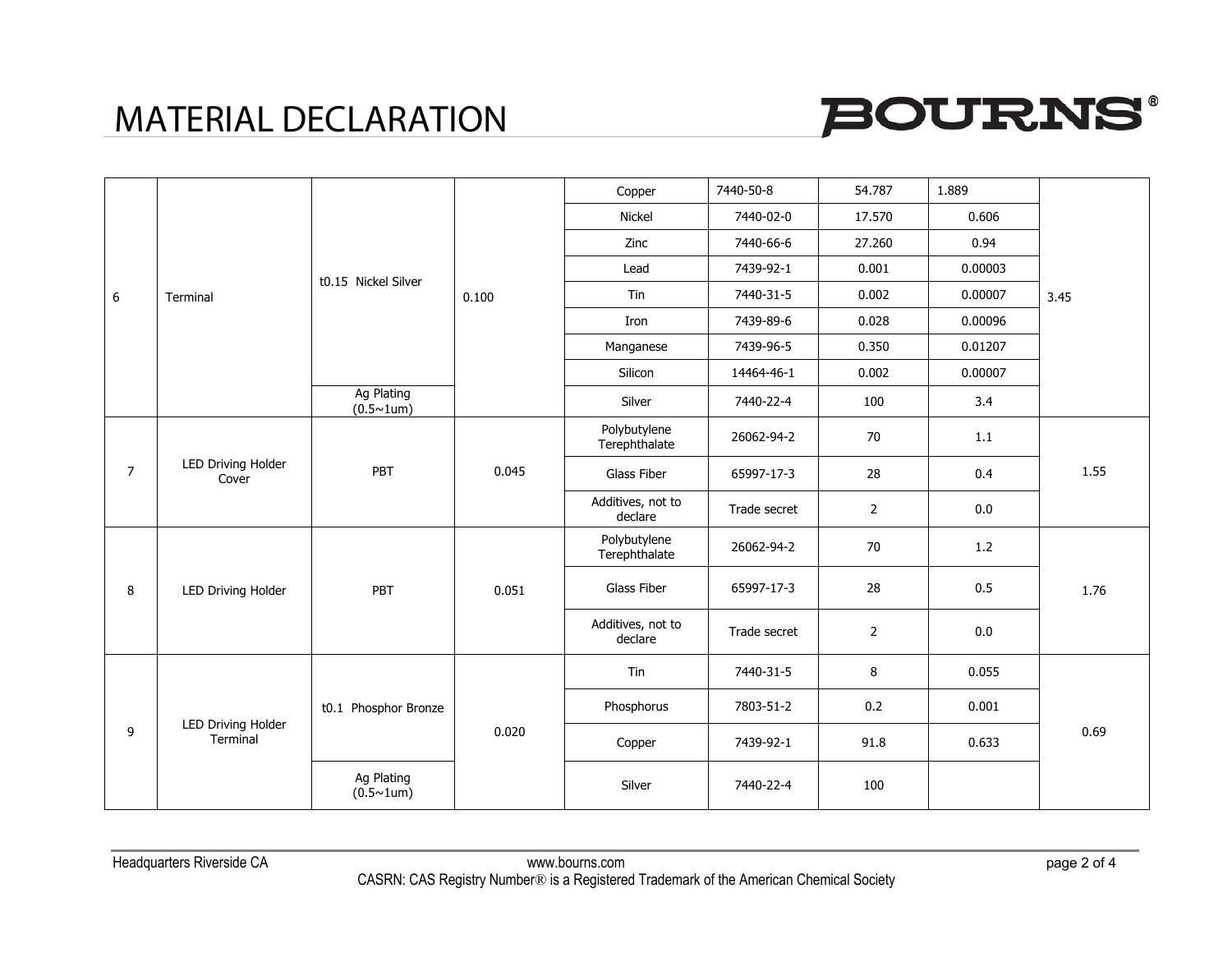### MATERIAL DECLARATION



|    |                      | Au wire                           |       | Gold                          | 7440-57-5    | $<$ 1          | < 0.004 |       |
|----|----------------------|-----------------------------------|-------|-------------------------------|--------------|----------------|---------|-------|
|    |                      |                                   |       | Silver                        | 7440-22-4    |                |         |       |
|    |                      | Ag paste                          |       | Epoxy                         | 25068-38-6   | $\!<\!1$       | < 0.004 |       |
|    |                      |                                   |       | Indium                        | 7440-74-6    |                |         |       |
|    |                      |                                   |       | Gallium                       | 7440-55-3    |                |         | 0.41  |
|    |                      | Chip                              |       | Aluminum                      | 7429-90-5    | $\leq$ 1       | < 0.004 |       |
| 10 | Light Emission Diode |                                   | 0.012 | Phosphorus                    | 7723-14-0    |                |         |       |
|    |                      | Epoxy                             |       | Epoxy                         | 25068-38-6   | 39             | 0.161   |       |
|    |                      |                                   |       | Copper                        | 7440-50-8    |                |         |       |
|    |                      | PCB                               |       | Nickel                        | 7440-02-0    | 60             | 0.248   |       |
|    |                      |                                   |       | Gold                          | 7440-57-5    |                |         |       |
|    |                      | t0.08 Titanium                    |       | Copper                        | 7440-50-8    | 96.6           | 0.6     | 0.62  |
| 11 | Switch Contact       | with cupper                       | 0.018 | Titanium                      | 7440-32-6    | 3.4            | 0.0     |       |
|    |                      | Ag Plating<br>$(0.5 \times 1$ um) |       | Silver                        | 7440-22-4    | 100            | 0.6     |       |
|    |                      |                                   |       | Polybutylene<br>Terephthalate | 26062-94-2   | 70             | 8.8     |       |
| 12 | SW Insulation Case   | PBT                               | 0.364 | Glass Fiber                   | 65997-17-3   | 28             | 3.5     | 12.55 |
|    |                      |                                   |       | Additives, not to<br>declare  | Trade secret | $\overline{2}$ | 0.3     |       |
|    |                      |                                   |       | Copper                        | 7440-50-8    | 65.685         | 4.077   | 6.21  |
|    |                      |                                   |       | Iron                          | 7439-89-6    | 0.035          | 0.0022  |       |
| 13 | <b>SW Terminal</b>   | $t0.25$ Brass                     | 0.180 | Lead                          | 7439-92-1    | 0.002          | 0.0001  |       |
|    |                      |                                   |       | Zinc                          | 7440-66-6    | 34.278         | 2.1276  |       |
|    |                      | Ag Plating<br>$(0.5 \times 1$ um) |       | Silver                        | 7440-22-4    | 100            |         |       |